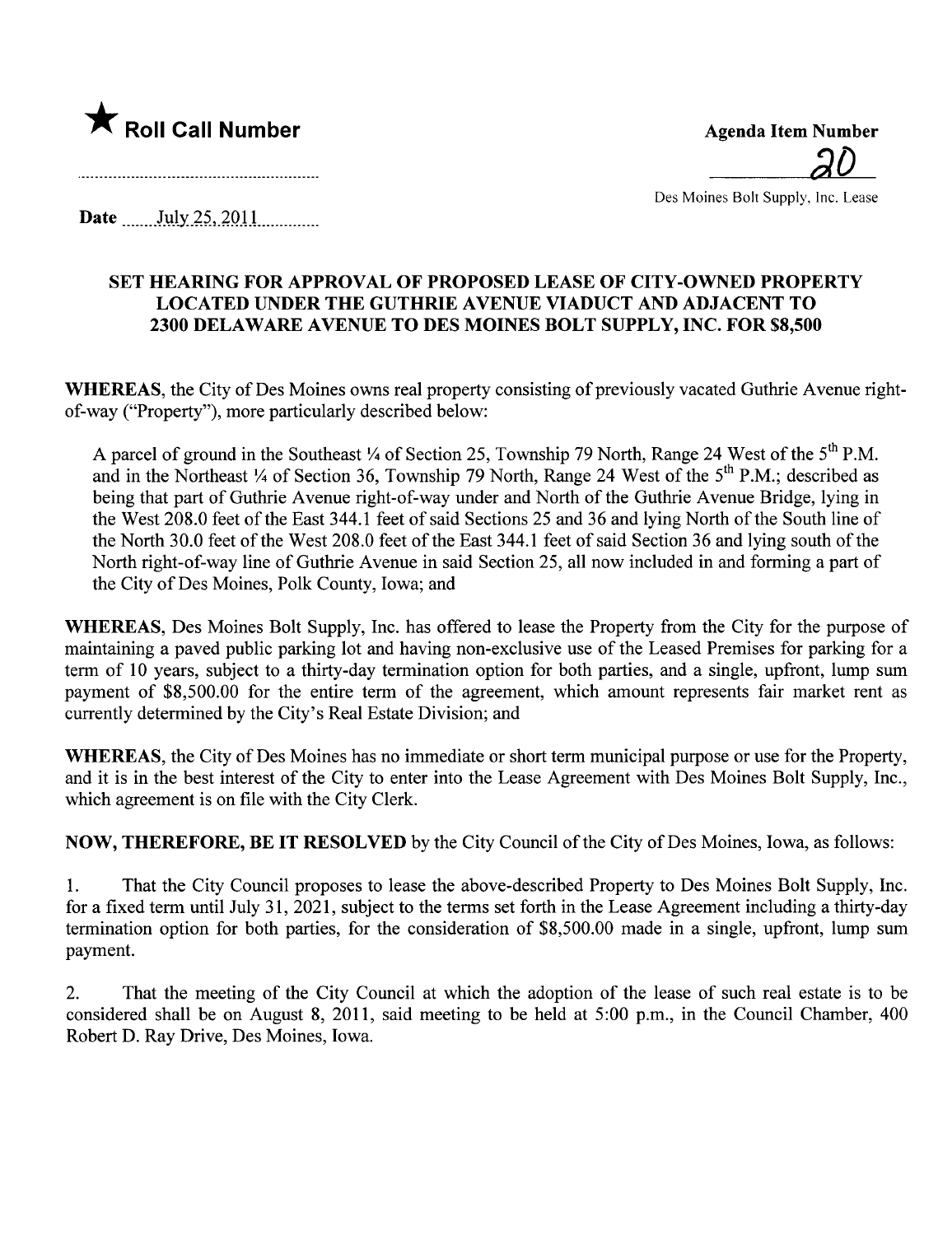

 $d0$ Des Moines Bolt Supply, Inc. Lease

Date  $\frac{\text{July }25,2011}{\text{July }25,2011}$ 

3. That the City Clerk is hereby authorized and directed to publish notice of said proposal in the form hereto attached all in accordance with §362.3 of the Iowa Code.

4. The proceeds from the lease of this property shall be deposited into the following account: Property Maintenance Endowment Fund, SP767, ENG980500.

Moved by to adopt.

APPROVED AS TO FORM:

 $K$  hank

Glenna K. Frank Assistant City Attorney

| <b>COUNCIL ACTION</b>                    | <b>YEAS</b> | <b>NAYS</b> | <b>PASS</b> | <b>ABSENT</b> | <b>CERTIFICATE</b>                                                                                                                                     |  |
|------------------------------------------|-------------|-------------|-------------|---------------|--------------------------------------------------------------------------------------------------------------------------------------------------------|--|
| <b>COWNIE</b>                            |             |             |             |               | I, DIANE RAUH, City Clerk of said City hereby                                                                                                          |  |
| <b>COLEMAN</b>                           |             |             |             |               |                                                                                                                                                        |  |
| <b>GRIESS</b>                            |             |             |             |               | certify that at a meeting of the City Council of<br>said City of Des Moines, held on the above date,<br>among other proceedings the above was adopted. |  |
| <b>HENSLEY</b>                           |             |             |             |               |                                                                                                                                                        |  |
| <b>MAHAFFEY</b>                          |             |             |             |               | IN WITNESS WHEREOF, I have hereunto set my<br>hand and affixed my seal the day and year first<br>above written.                                        |  |
| <b>MEYER</b>                             |             |             |             |               |                                                                                                                                                        |  |
| <b>MOORE</b>                             |             |             |             |               |                                                                                                                                                        |  |
| <b>TOTAL</b>                             |             |             |             |               |                                                                                                                                                        |  |
| <b>APPROVED</b><br><b>MOTION CARRIED</b> |             |             |             |               |                                                                                                                                                        |  |
| Mayor                                    |             |             |             |               | City Clerk                                                                                                                                             |  |